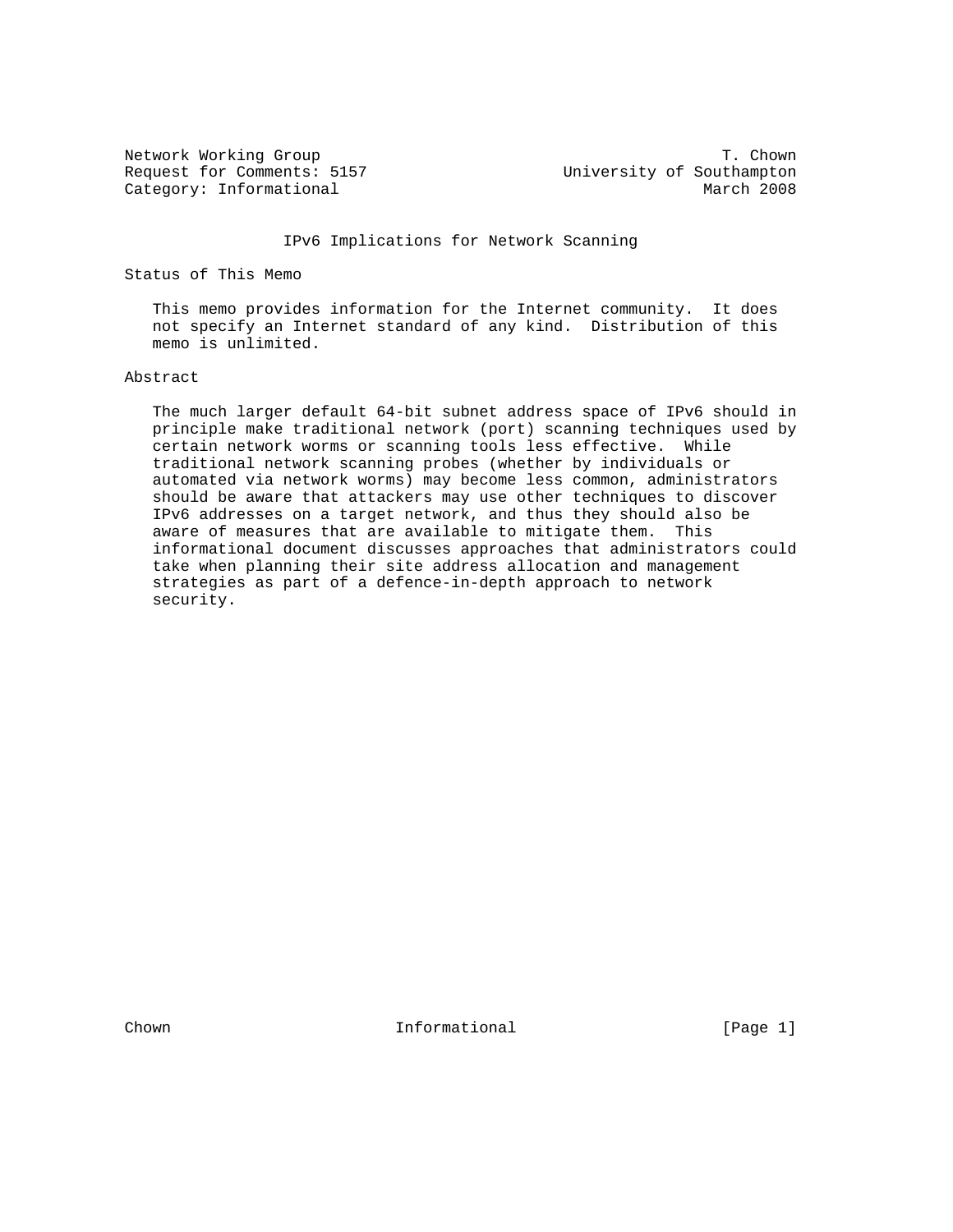Table of Contents

| $1$ . |                                                                                                                                                                                                                                                                                                                                                                                                        |  |  | 3              |
|-------|--------------------------------------------------------------------------------------------------------------------------------------------------------------------------------------------------------------------------------------------------------------------------------------------------------------------------------------------------------------------------------------------------------|--|--|----------------|
| 2.    | Target Address Space for Network Scanning                                                                                                                                                                                                                                                                                                                                                              |  |  | 4              |
| 2.1.  |                                                                                                                                                                                                                                                                                                                                                                                                        |  |  | 4              |
| 2.2.  | TPv6.                                                                                                                                                                                                                                                                                                                                                                                                  |  |  | $\overline{4}$ |
| 2.3.  | Reducing the IPv6 Search Space                                                                                                                                                                                                                                                                                                                                                                         |  |  | 4              |
| 2.4.  |                                                                                                                                                                                                                                                                                                                                                                                                        |  |  | 5              |
| 2.5.  |                                                                                                                                                                                                                                                                                                                                                                                                        |  |  | 5              |
|       | 3. Alternatives for Attackers: Off-Link                                                                                                                                                                                                                                                                                                                                                                |  |  | 5              |
| 3.1.  | Gleaning IPv6 Prefix Information                                                                                                                                                                                                                                                                                                                                                                       |  |  | 5              |
| 3.2.  |                                                                                                                                                                                                                                                                                                                                                                                                        |  |  | 6              |
| 3.3.  |                                                                                                                                                                                                                                                                                                                                                                                                        |  |  | 6              |
| 3.4.  |                                                                                                                                                                                                                                                                                                                                                                                                        |  |  | 6              |
| 3.5.  | Application Participation                                                                                                                                                                                                                                                                                                                                                                              |  |  | 6              |
| 3.6.  | Multicast Group Addresses                                                                                                                                                                                                                                                                                                                                                                              |  |  | 7              |
| 3.7.  |                                                                                                                                                                                                                                                                                                                                                                                                        |  |  | 7              |
|       | 4. Alternatives for Attackers: On-Link                                                                                                                                                                                                                                                                                                                                                                 |  |  | 7              |
| 4.1.  | General On-Link Methods<br>.                                                                                                                                                                                                                                                                                                                                                                           |  |  | 7              |
| 4.2.  | Intra-Site Multicast or Other Service Discovery                                                                                                                                                                                                                                                                                                                                                        |  |  | 8              |
| 5.    | Tools to Mitigate Scanning Attacks                                                                                                                                                                                                                                                                                                                                                                     |  |  | 8              |
|       |                                                                                                                                                                                                                                                                                                                                                                                                        |  |  | 9              |
| 5.2.  | Cryptographically Generated Addresses (CGAs)                                                                                                                                                                                                                                                                                                                                                           |  |  | $\mathsf{Q}$   |
| 5.3.  | Non-Use of MAC Addresses in EUI-64 Format                                                                                                                                                                                                                                                                                                                                                              |  |  | 10             |
| 5.4.  | DHCP Service Configuration Options                                                                                                                                                                                                                                                                                                                                                                     |  |  | 10             |
| რ.    | Conclusions<br>$\mathbf{1}^{(1)} \mathbf{1}^{(2)} \mathbf{1}^{(3)} \mathbf{1}^{(4)} \mathbf{1}^{(5)} \mathbf{1}^{(6)} \mathbf{1}^{(6)} \mathbf{1}^{(6)} \mathbf{1}^{(6)} \mathbf{1}^{(6)} \mathbf{1}^{(6)} \mathbf{1}^{(6)} \mathbf{1}^{(6)} \mathbf{1}^{(6)} \mathbf{1}^{(6)} \mathbf{1}^{(6)} \mathbf{1}^{(6)} \mathbf{1}^{(6)} \mathbf{1}^{(6)} \mathbf{1}^{(6)} \mathbf{1}^{(6)} \mathbf{1}^{(6)}$ |  |  | 10             |
| 7.    |                                                                                                                                                                                                                                                                                                                                                                                                        |  |  | 10             |
| 8.    |                                                                                                                                                                                                                                                                                                                                                                                                        |  |  | 11             |
| 9.    |                                                                                                                                                                                                                                                                                                                                                                                                        |  |  |                |
|       |                                                                                                                                                                                                                                                                                                                                                                                                        |  |  |                |

Chown Informational [Page 2]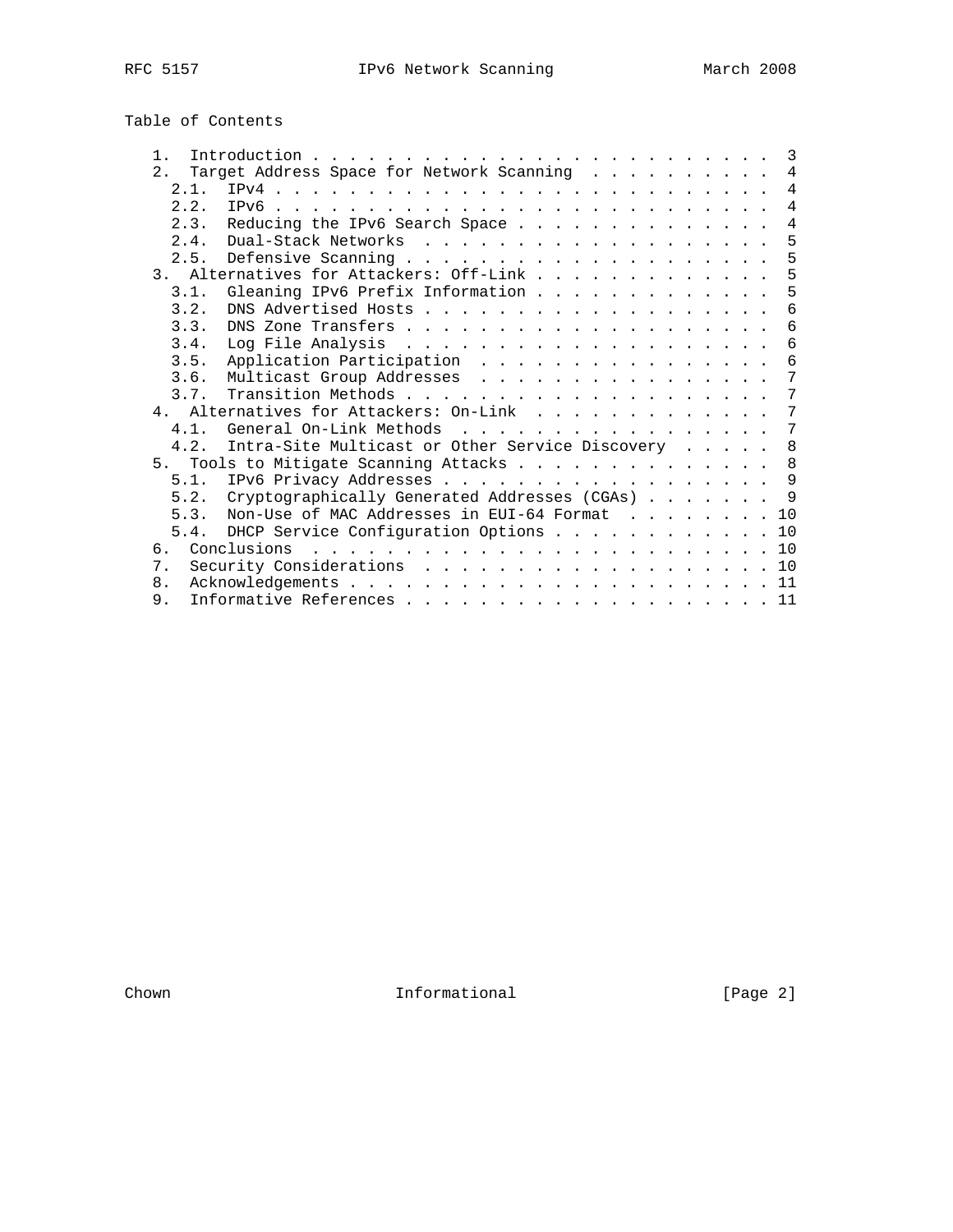# 1. Introduction

 One of the key differences between IPv4 and IPv6 is the much larger address space for IPv6, which also goes hand-in-hand with much larger subnet sizes. This change has a significant impact on the feasibility of TCP and UDP network scanning, whereby an automated process is run to detect open ports (services) on systems that may then be subject to a subsequent attack. Today many IPv4 sites are subjected to such probing on a recurring basis. Such probing is common in part due to the relatively dense population of active hosts in any given chunk of IPv4 address space.

 The 128 bits of IPv6 [1] address space is considerably bigger than the 32 bits of address space in IPv4. In particular, the IPv6 subnets to which hosts attach will by default have 64 bits of host address space [2]. As a result, traditional methods of remote TCP or UDP network scanning to discover open or running services on a host will potentially become less feasible, due to the larger search space in the subnet. Similarly, worms that rely on off-link network scanning to propagate may also potentially be more limited in impact. This document discusses this property of IPv6 and describes related issues for IPv6 site network administrators to consider, which may be useful when planning site address allocation and management strategies.

 For example, many worms, like Slammer, rely on such address scanning methods to propagate, whether they pick subnets numerically (and thus probably topologically) close to the current victim, or subnets in random remote networks. The nature of these worms may change, if detection of target hosts between sites or subnets is harder to achieve by traditional methods. However, there are other worms that propagate via methods such as email, for which the methods discussed in this text are not relevant.

 It must be remembered that the defence of a network must not rely solely on the unpredictable sparseness of the host addresses on that network. Such a feature or property is only one measure in a set of measures that may be applied. This document discusses various measures that can be used by a site to mitigate attacks as part of an overall strategy. Some of these have a lower cost to deploy than others. For example, if numbering hosts on a subnet, it may be as cheap to number hosts without any predictable pattern as it is to number them sequentially. In contrast, use of IPv6 privacy extensions [3] may complicate network management (identifying which hosts use which addresses).

Chown **Informational Informational** [Page 3]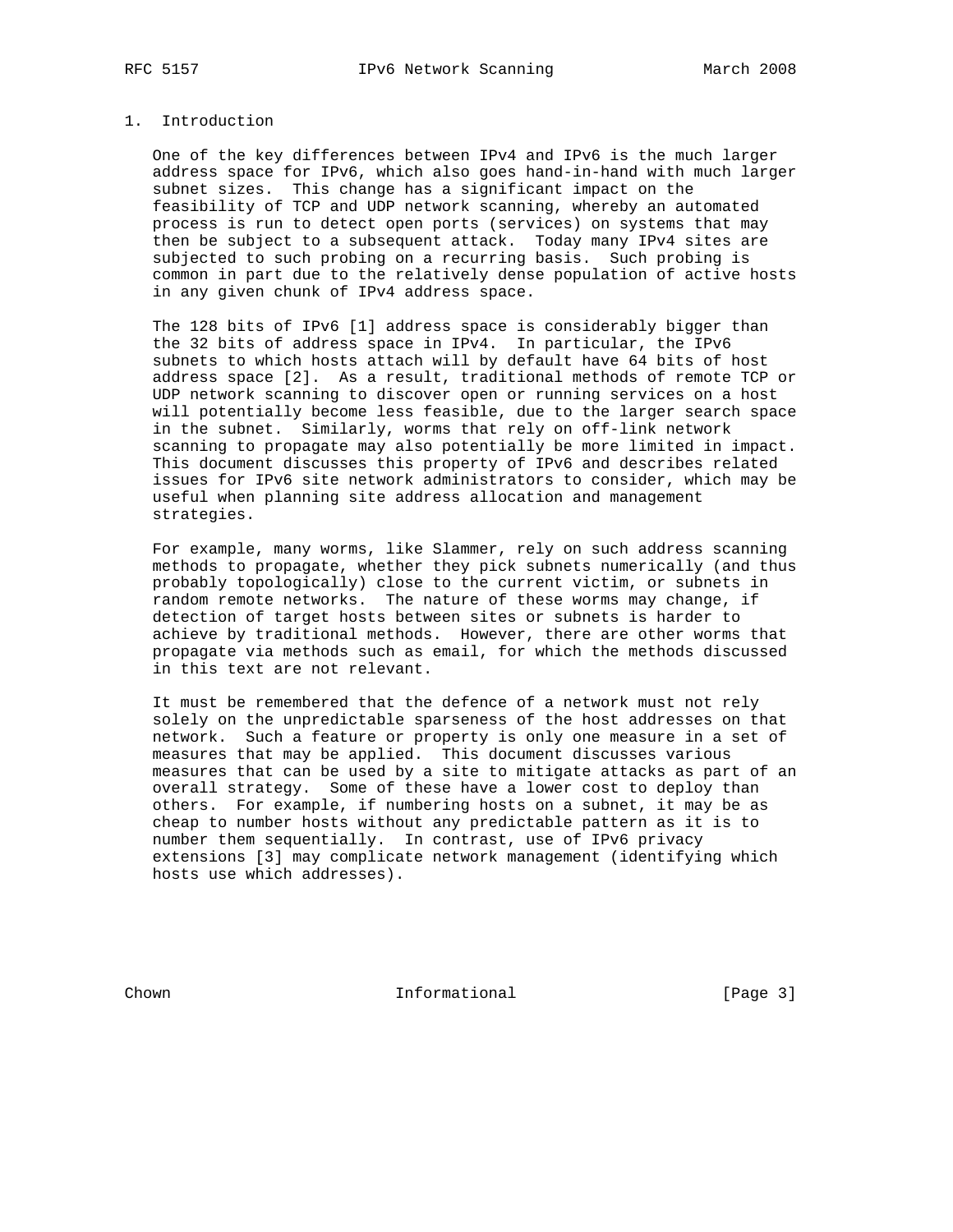This document complements the transition-centric discussion of the issues that can be found in Appendix A of "IPv6 Transition/ Co-existence Security Considerations" [12], which takes a broad view of security issues for transitioning networks. The reader is also referred to a recent paper by Bellovin on network worm propagation strategies in IPv6 networks [13]. This paper discusses some of the issues included in this document, from a slightly different perspective.

#### 2. Target Address Space for Network Scanning

 There are significantly different considerations for the feasibility of plain, brute-force IPv4 and IPv6 address scanning.

2.1. IPv4

 A typical IPv4 subnet may have 8 bits reserved for host addressing. In such a case, a remote attacker need only probe at most 256 addresses to determine if a particular service is running publicly on a host in that subnet. Even at only one probe per second, such a scan would take under 5 minutes to complete.

2.2. IPv6

 A typical IPv6 subnet will have 64 bits reserved for host addressing. In such a case, a remote attacker in principle needs to probe 2^64 addresses to determine if a particular open service is running on a host in that subnet. At a very conservative one probe per second, such a scan may take some 5 billion years to complete. A more rapid probe will still be limited to (effectively) infinite time for the whole address space. However, there are ways for the attacker to reduce the address search space to scan against within the target subnet, as we discuss below.

#### 2.3. Reducing the IPv6 Search Space

 The IPv6 host address space through which an attacker may search can be reduced in at least two ways.

 First, the attacker may rely on the administrator conveniently numbering their hosts from [prefix]::1 upward. This makes scanning trivial, and thus should be avoided unless the host's address is readily obtainable from other sources (for example, it is the site's published primary DNS or email Mail Exchange (MX) server). Alternatively, if hosts are numbered sequentially, or using any regular scheme, knowledge of one address may expose other available addresses to scan.

Chown **Informational Informational** [Page 4]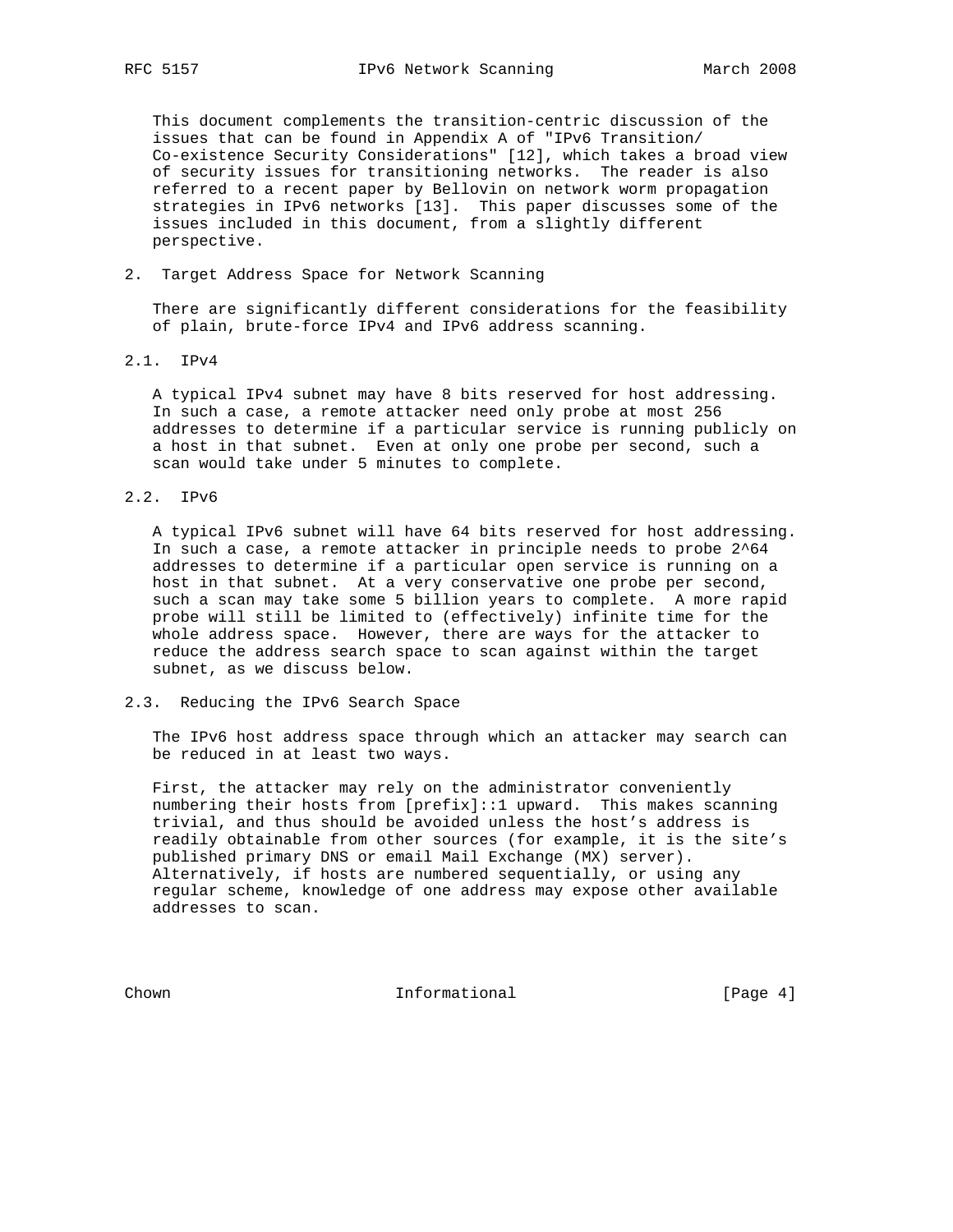Second, in the case of statelessly autoconfiguring [1] hosts, the host part of the address will usually take a well-known format that includes the Ethernet vendor prefix and the "fffe" stuffing. For such hosts, the search space can be reduced to 48 bits. Further, if the Ethernet vendor is also known, the search space may be reduced to 24 bits, with a one probe per second scan then taking a less daunting 194 days. Even where the exact vendor is not known, using a set of common vendor prefixes can reduce the search. In addition, many nodes in a site network may be procured in batches, and thus have sequential or near sequential Media Access Control (MAC) addresses; if one node's autoconfigured address is known, scanning around that address may yield results for the attacker. Again, any form of sequential host addressing should be avoided if possible.

#### 2.4. Dual-Stack Networks

 Full advantage of the increased IPv6 address space in terms of resilience to network scanning may not be gained until IPv6-only networks and devices become more commonplace, given that most IPv6 hosts are currently dual stack, with (more readily scannable) IPv4 connectivity. However, many applications or services (e.g., new peer-to-peer applications) on the (dual-stack) hosts may emerge that are only accessible over IPv6, and that thus can only be discovered by IPv6 address scanning.

2.5. Defensive Scanning

 The problem faced by the attacker for an IPv6 network is also faced by a site administrator looking for vulnerabilities in their own network's systems. The administrator should have the advantage of being on-link for scanning purposes though.

3. Alternatives for Attackers: Off-Link

 If IPv6 hosts in subnets are allocated addresses 'randomly', and as a result IPv6 network scanning becomes relatively infeasible, attackers will need to find new methods to identify IPv6 addresses for subsequent scanning. In this section, we discuss some possible paths attackers may take. In these cases, the attacker will attempt to identify specific IPv6 addresses for subsequent targeted probes.

### 3.1. Gleaning IPv6 Prefix Information

 Note that in IPv6, an attacker would not be able to search across the entire IPv6 address space as they might in IPv4. An attacker may learn general prefixes to focus their efforts on by observing route view information (e.g., from public looking-glass services) or information on allocated address space from Regional Internet

Chown Informational [Page 5]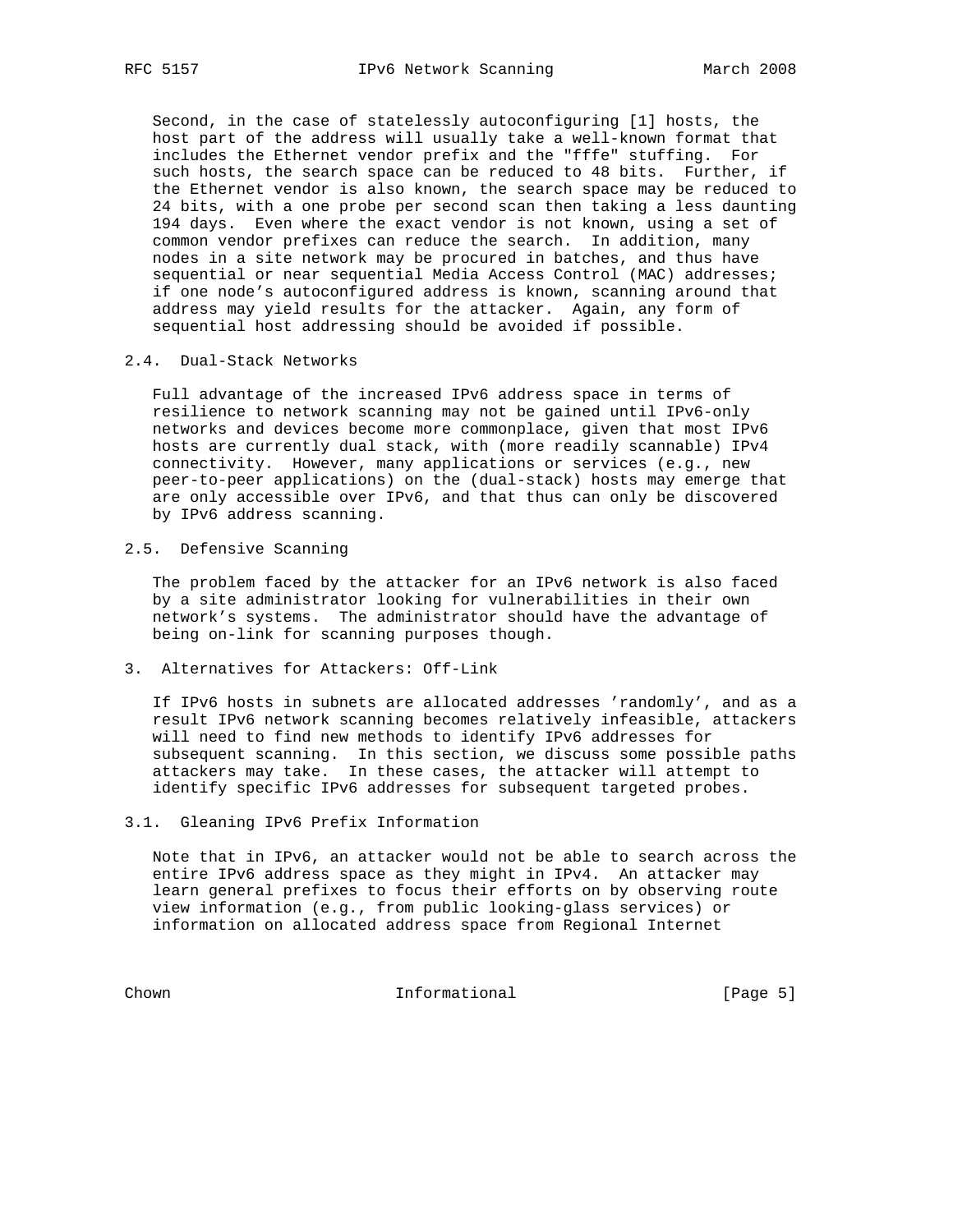Registries (RIRs). In general, this would only yield information at most at the /48 prefix granularity, though some specific /64 prefixes may be observed from route views on some parts of some networks.

#### 3.2. DNS Advertised Hosts

 Any servers that are DNS listed, e.g., MX mail relays, or web servers, will remain open to probing from the very fact that their IPv6 addresses will be published in the DNS.

While servers are relatively easy to find because they are DNS published, any systems that are not DNS-published will be much harder to locate via traditional scanning than is the case for IPv4 networks. It is worth noting that where a site uses sequential host numbering, publishing just one address may lead to a threat upon the other hosts.

3.3. DNS Zone Transfers

 In the IPv6 world, a DNS zone transfer is much more likely to narrow the number of hosts an attacker needs to target. This implies that restricting zone transfers is (more) important for IPv6, even if it is already good practice to restrict them in the IPv4 world.

 There are some projects that provide Internet mapping data from access to such transfers. Administrators may of course agree to provide such transfers where they choose to do so.

3.4. Log File Analysis

 IPv6 addresses may be harvested from recorded logs, such as web site logs. Anywhere else where IPv6 addresses are explicitly recorded may prove a useful channel for an attacker, e.g., by inspection of the (many) Received from: or other header lines in archived email or Usenet news messages.

#### 3.5. Application Participation

 More recent peer-to-peer applications often include some centralised server that coordinates the transfer of data between peers. The BitTorrent application builds swarms of nodes that exchange chunks of files, with a tracker passing information about peers with available chunks of data between the peers. Such applications may offer an attacker a source of peer IP addresses to probe.

Chown Informational [Page 6]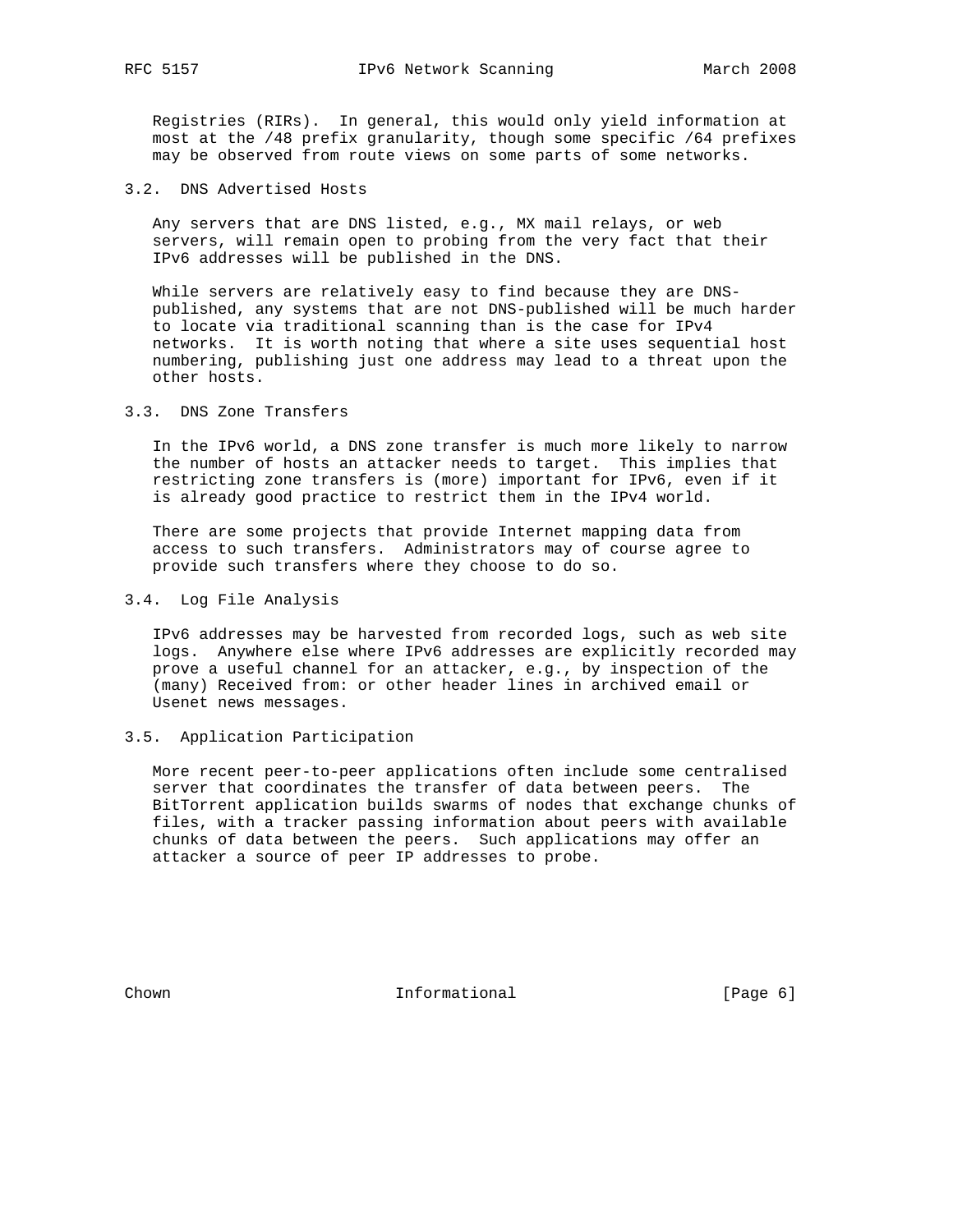#### 3.6. Multicast Group Addresses

 Where an Embedded Rendezvous Point (RP) [7] multicast group address is known, the unicast address of the RP is implied by the group address. Where unicast-prefix-based multicast group addresses [5] are used, specific /64 link prefixes may also be disclosed in traffic that goes off-site. An administrator may thus choose to put aside /64 bit prefixes for multicast group addresses that are not in use for normal unicast routing and addressing. Alternatively, a site may simply use their non-specific /48 site prefix allocation to generate RFC3306 multicast group addresses.

#### 3.7. Transition Methods

 Specific knowledge of the target network may be gleaned if that attacker knows it is using 6to4 [4], ISATAP [10], Teredo [11], or other techniques that derive low-order bits from IPv4 addresses (though in this case, unless they are using IPv4 NAT, the IPv4 addresses may be probed anyway).

 For example, the current Microsoft 6to4 implementation uses the address 2002:V4ADDR::V4ADDR while older Linux and FreeBSD implementations default to 2002:V4ADDR::1. This leads to specific knowledge of specific hosts in the network. Given one host in the network is observed as using a given transition technique, it is likely that there are more.

 In the case of Teredo, the 64-bit node identifier is generated from the IPv4 address observed at a Teredo server along with a UDP port number. The Teredo specification also allows for discovery of other Teredo clients on the same IPv4 subnet via a well-known IPv4 multicast address (see Section 2.17 of RFC 4380 [11]).

4. Alternatives for Attackers: On-Link

 The main thrust of this text is considerations for off-link attackers or probing of a network. In general, once one host on a link is compromised, others on the link can be very readily discovered.

4.1. General On-Link Methods

 If the attacker already has access to a system on the current subnet, then traffic on that subnet, be it Neighbour Discovery or application-based traffic, can invariably be observed, and active node addresses within the local subnet learnt.

Chown **Informational Informational** [Page 7]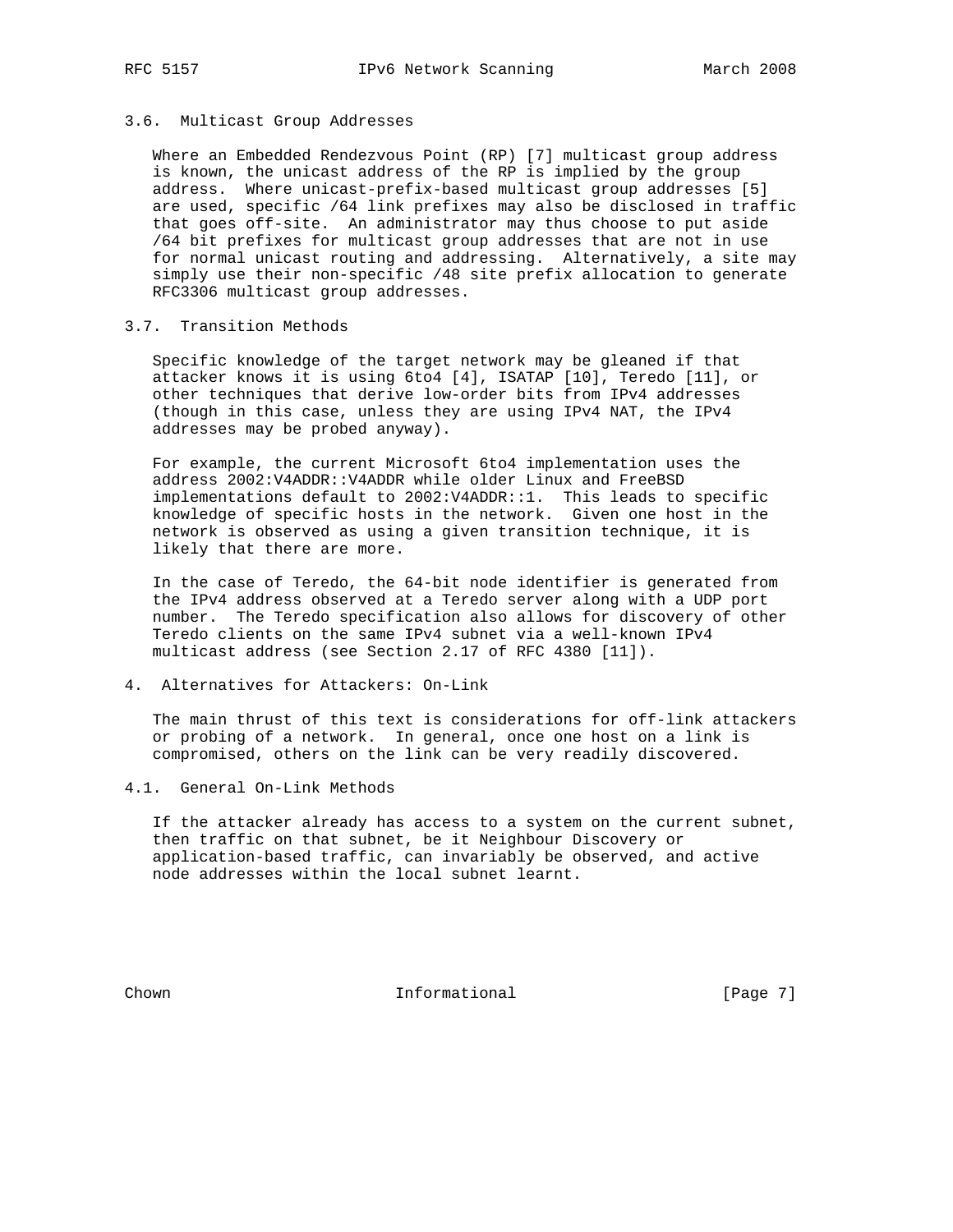In addition to making observations of traffic on the link, IPv6 enabled hosts on local subnets may be discovered through probing the "all hosts" link-local multicast address. Likewise, any routers on the subnet may be found via the "all routers" link-local multicast address. An attacker may choose to probe in a slightly more obfuscated way by probing the solicited node multicast address of a potential target host.

 Where a host has already been compromised, its Neighbour Discovery cache is also likely to include information about active nodes on the current subnet, just as an ARP cache would do for IPv4.

 Also, depending on the node, traffic to or from other nodes (in particular, server systems) is likely to show up if an attacker can gain a presence on a node in any one subnet in a site's network.

4.2. Intra-Site Multicast or Other Service Discovery

 A site may also have site- or organisational-scope multicast configured, in which case application traffic, or service discovery, may be exposed site wide. An attacker may also choose to use any other service discovery methods supported by the site.

5. Tools to Mitigate Scanning Attacks

 There are some tools that site administrators can apply to make the task for IPv6 network scanning attackers harder. These methods arise from the considerations in the previous section.

 The author notes that at his current (university) site, there is no evidence of general network scanning running across subnets. However, there is network scanning over IPv6 connections to systems whose IPv6 addresses are advertised (DNS servers, MX relays, web servers, etc.), which are presumably looking for other open ports on these hosts to probe further. At the time of writing, DHCPv6 [6] is not yet in use at the author's site, and clients use stateless autoconfiguration. Therefore, the author's site does not yet have sequentially numbered client hosts deployed as may typically be seen in today's IPv4 DHCP-served networks.

Chown **Informational Informational** [Page 8]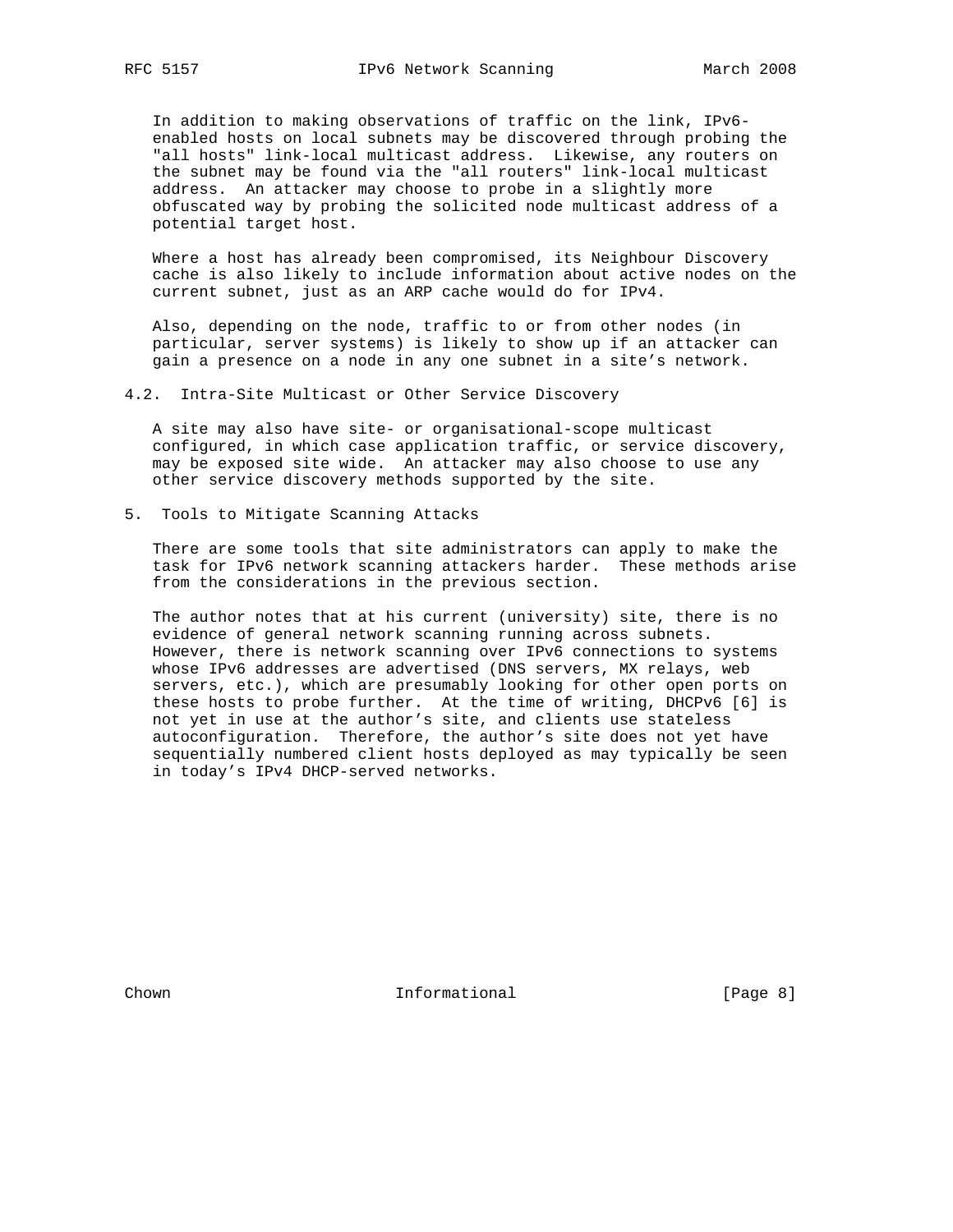#### 5.1. IPv6 Privacy Addresses

 Hosts in a network using IPv6 privacy extensions [3] will typically only connect to external systems using their current (temporary) privacy address. The precise behaviour of a host with a stable global address and one or more dynamic privacy address(es) when selecting a source address to use may be operating-system-specific, or configurable, but typical behaviour when initiating a connection is use of a privacy address when available.

 While an attacker may be able to port scan a privacy address, if they do so quickly upon observing or otherwise learning of the address, the threat or risk is reduced due to the time-constrained value of the address. One implementation of RFC 4941 already deployed has privacy addresses active (used by the node) for one day, with such addresses reachable for seven days.

 Note that an RFC 4941 host will usually also have a separate static global IPv6 address by which it can also be reached, and that may be DNS-advertised if an externally reachable service is running on it. DHCPv6 can be used to serve normal global addresses and IPv6 privacy addresses.

 The implication is that while privacy addresses can mitigate the long-term value of harvested addresses, an attacker creating an IPv6 application server to which clients connect will still be able to probe the clients by their privacy address when they visit that server. The duration for which privacy addresses are valid will impact the usefulness of such observed addresses to an external attacker. For example, a worm that may spread using such observed addresses may be less effective if it relies on harvested privacy addresses. The frequency with which such address get recycled could be increased, though this may increase the complexity of local network management for the administrator, since doing so will cause more addresses to be used over time in the site.

 A further option here may be to consider using different addresses for specific applications, or even each new application instance, which may reduce exposure to other services running on the same host when such an address is observed externally.

5.2. Cryptographically Generated Addresses (CGAs)

 The use of Cryptographically Generated Addresses (CGAs) [9] may also cause the search space to be increased from that presented by default use of stateless autoconfiguration. Such addresses would be seen where Secure Neighbour Discovery (SEND) [8] is in use.

Chown Informational [Page 9]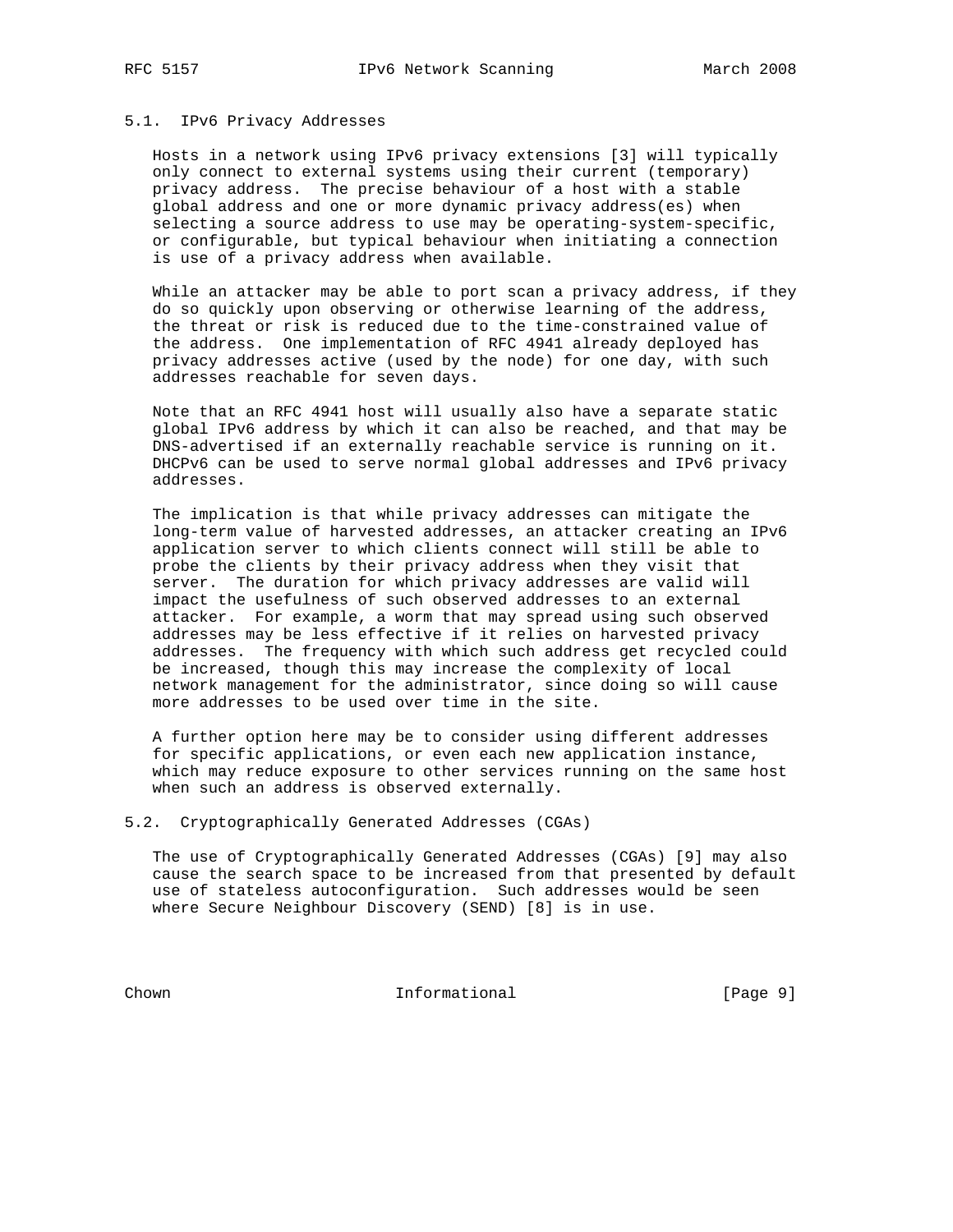# 5.3. Non-Use of MAC Addresses in EUI-64 Format

 The EUI-64 identifier format does not require the use of MAC addresses for identifier construction. At least one well known operating system currently defaults to generation of the 64-bit interface identifier by use of random bits, and thus does not embed the MAC address. Where such a method exists, an administrator may wish to consider using that option.

## 5.4. DHCP Service Configuration Options

 One option open to an administrator is to configure DHCPv6, if possible, so that the first addresses allocated from the pool begins much higher in the address space than at [prefix]::1. Further, it is desirable that allocated addresses are not sequential and do not have any predictable pattern to them. Unpredictable sparseness in the allocated addresses is a desirable property. DHCPv6 implementers could reduce the cost for administrators to deploy such 'random' addressing by supporting configuration options to allow such behaviour.

 DHCPv6 also includes an option to use privacy extension [3] addresses, i.e., temporary addresses, as described in Section 12 of the DHCPv6 [6] specification.

6. Conclusions

 Due to the much larger size of IPv6 subnets in comparison to IPv4, it will become less feasible for traditional network scanning methods to detect open services for subsequent attacks, assuming the attackers are off-site and services are not listed in the DNS. If administrators number their IPv6 subnets in 'random', non-predictable ways, attackers, whether they be in the form of automated network scanners or dynamic worm propagation, will need to make wider use of new methods to determine IPv6 host addresses to target (e.g., looking to obtain logs of activity from a site and scanning addresses around the ones observed). Such numbering schemes may be very low cost to deploy in comparison to conventional sequential numbering, and thus, a useful part of an overall defence-in-depth strategy. Of course, if those systems are dual-stack, and have open IPv4 services running, they will remain exposed to traditional probes over IPv4 transport.

#### 7. Security Considerations

 There are no specific security considerations in this document outside of the topic of discussion itself. However, it must be noted that the 'security through obscurity' discussions and commentary within this text must be noted in their proper context. Relying

Chown Informational [Page 10]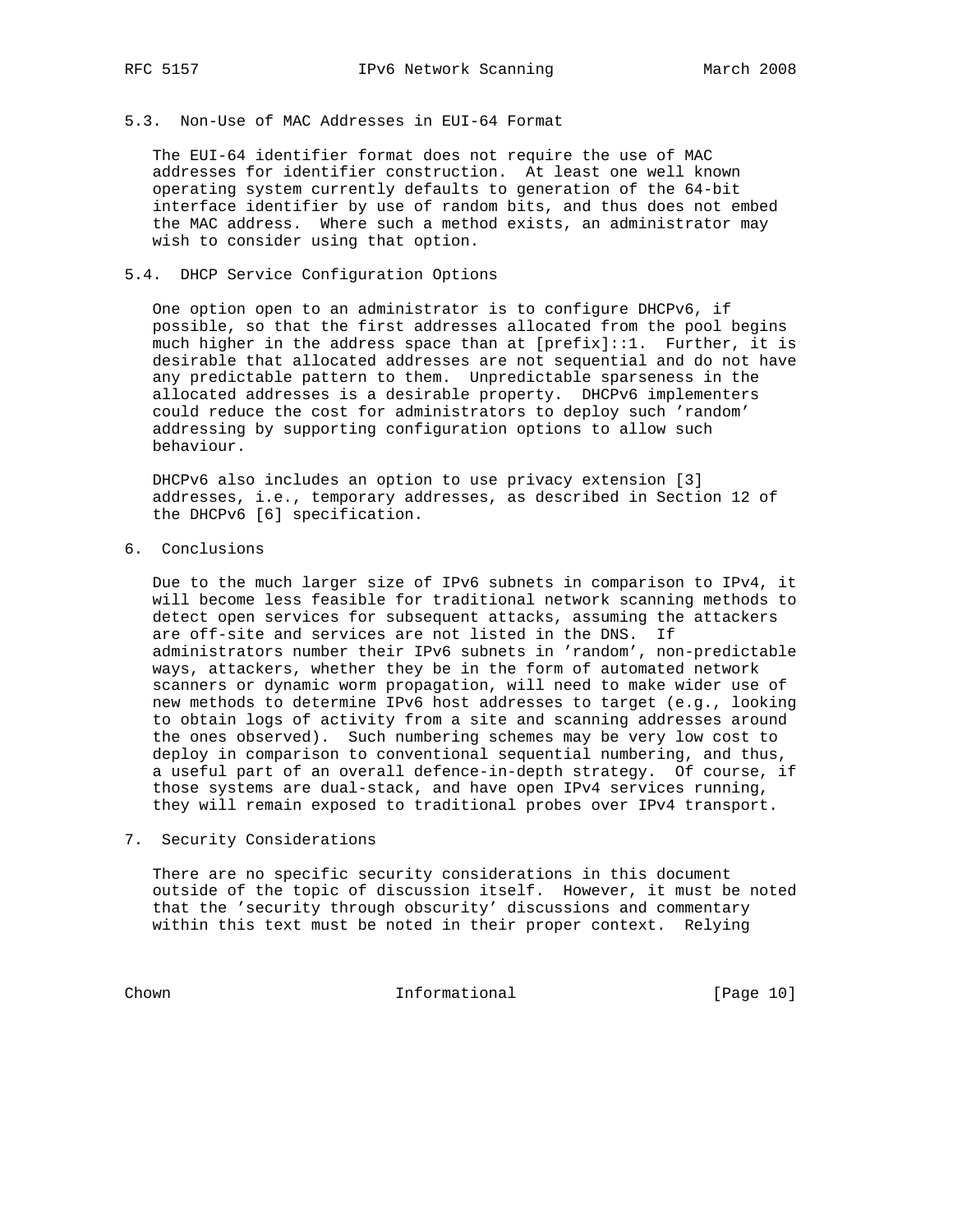purely on obscurity of a node address is not prudent, rather the advice here should be considered as part of a 'defence-in-depth' approach to security for a site or network. This also implies that these measures require coordination between network administrators and those who maintain DNS services, though this is common in most scenarios.

8. Acknowledgements

 Thanks are due to people in the 6NET project (www.6net.org) for discussion of this topic, including Pekka Savola, Christian Strauf, and Martin Dunmore, as well as other contributors from the IETF v6ops and other mailing lists, including Tony Finch, David Malone, Bernie Volz, Fred Baker, Andrew Sullivan, Tony Hain, Dave Thaler, and Alex Petrescu. Thanks are also due for editorial feedback from Brian Carpenter, Lars Eggert, and Jonne Soininen amongst others.

- 9. Informative References
	- [1] Deering, S. and R. Hinden, "Internet Protocol, Version 6 (IPv6) Specification", RFC 2460, December 1998.
	- [2] Thomson, S., Narten, T., and T. Jinmei, "IPv6 Stateless Address Autoconfiguration", RFC 4862, September 2007.
	- [3] Narten, T., Draves, R., and S. Krishnan, "Privacy Extensions for Stateless Address Autoconfiguration in IPv6", RFC 4941, September 2007.
	- [4] Carpenter, B. and K. Moore, "Connection of IPv6 Domains via IPv4 Clouds", RFC 3056, February 2001.
	- [5] Haberman, B. and D. Thaler, "Unicast-Prefix-based IPv6 Multicast Addresses", RFC 3306, August 2002.
	- [6] Droms, R., Bound, J., Volz, B., Lemon, T., Perkins, C., and M. Carney, "Dynamic Host Configuration Protocol for IPv6 (DHCPv6)", RFC 3315, July 2003.
	- [7] Savola, P. and B. Haberman, "Embedding the Rendezvous Point (RP) Address in an IPv6 Multicast Address", RFC 3956, November 2004.
	- [8] Arkko, J., Kempf, J., Zill, B., and P. Nikander, "SEcure Neighbor Discovery (SEND)", RFC 3971, March 2005.
	- [9] Aura, T., "Cryptographically Generated Addresses (CGA)", RFC 3972, March 2005.

Chown Informational [Page 11]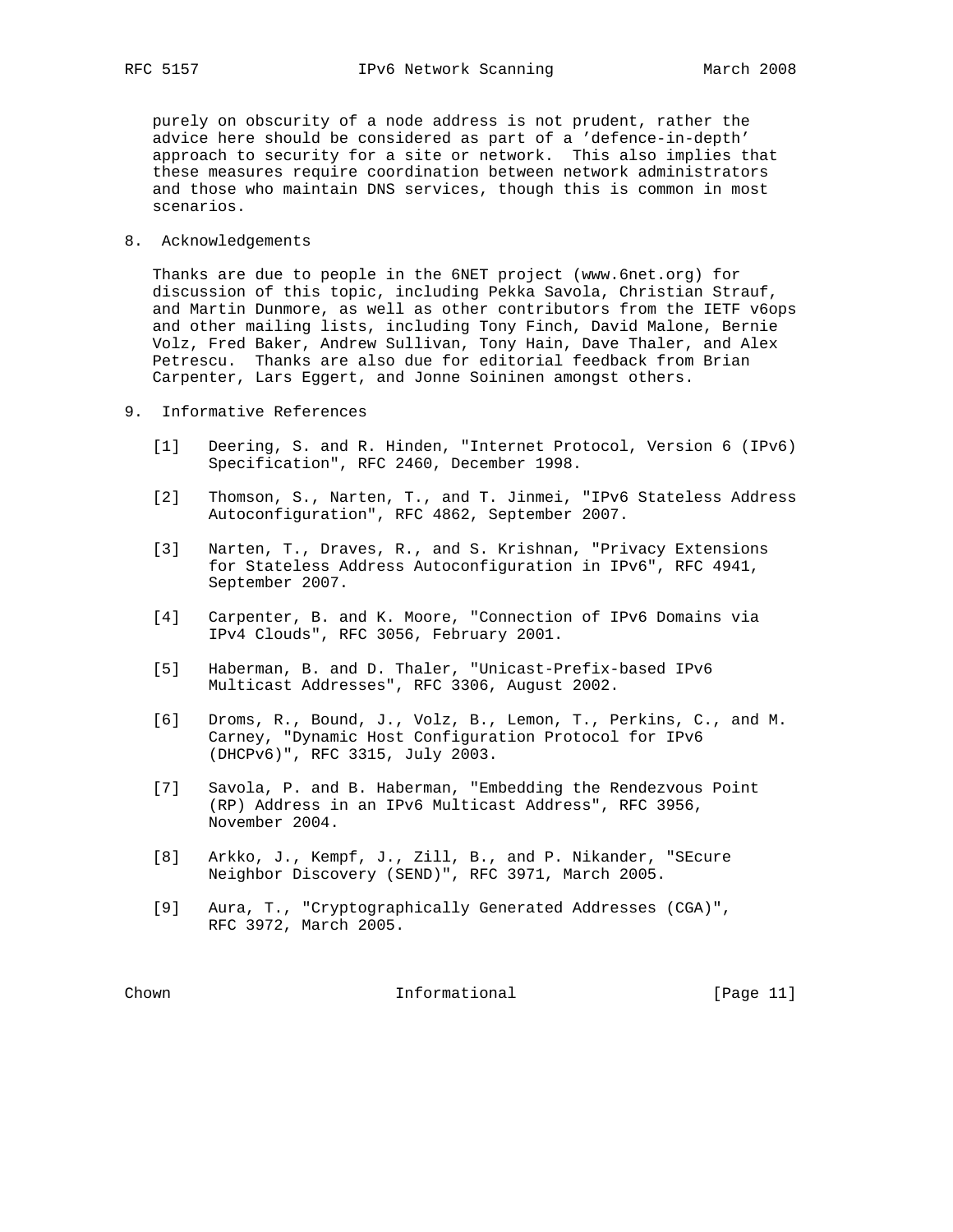- [10] Templin, F., Gleeson, T., Talwar, M., and D. Thaler, "Intra- Site Automatic Tunnel Addressing Protocol (ISATAP)", RFC 4214, October 2005.
- [11] Huitema, C., "Teredo: Tunneling IPv6 over UDP through Network Address Translations (NATs)", RFC 4380, February 2006.
- [12] Davies, E., Krishnan, S., and P. Savola, "IPv6 Transition/ Co-existence Security Considerations", RFC 4942, September 2007.
- [13] Bellovin, S., et al, "Worm Propagation Strategies in an IPv6 Internet", as published in ;login:, February 2006, <http://www.cs.columbia.edu/˜smb/papers/v6worms.pdf>.

Author's Address

 Tim Chown University of Southampton Southampton, Hampshire SO17 1BJ United Kingdom

EMail: tjc@ecs.soton.ac.uk

Chown **Informational Informational** [Page 12]